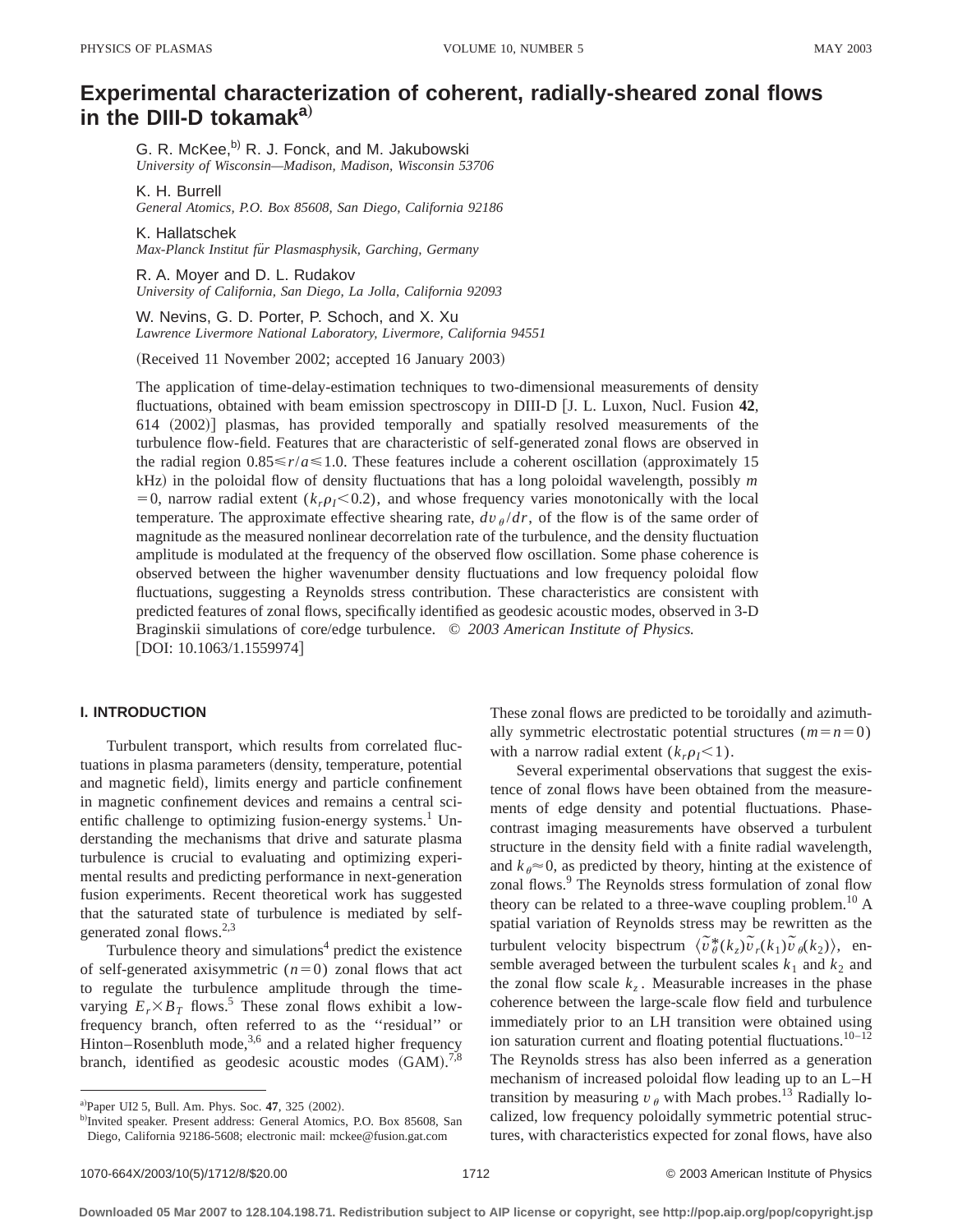been observed in a heliac toroidal plasma at lower temperatures where interior probe measurements are feasible.<sup>14</sup>

Zonal flows are time-varying  $E_r \times B_T$  flows, and thus should be manifest in the poloidal flow velocity of density fluctuations, which is determined by the equilibrium and time-varying  $E_r \times B_T$  flows as well as any diamagnetic flows within the plasma frame. This suggests an examination of the turbulence flow field as a more direct measure of zonal flow characteristics. Recently deployed density fluctuation imaging capability using the beam emission spectroscopy diagnostic on  $\text{DIII-D}^{15-17}$  allows for the direct measurement of the time-dependent turbulence flow-field under plasma conditions with a sufficient level of ambient turbulence (approximately  $\tilde{n}/n$  > 5%). The derived turbulence flow-field measurements exhibit features that are very similar to the predicted zonal flow characteristics,<sup>18</sup> and compare well specifically to predictions for geodesic acoustic modes seen in simulations of edge turbulence.<sup>7</sup> These characteristics include the mode frequency and temperature scaling of the frequency, radial and poloidal structure and some hint of the nonlinear generation mechanism. The observed flows are shown to modulate the ambient turbulence amplitude. We discuss the measurement techniques to obtain the high frequency flow measurements, the experimental conditions, measured turbulence flow field characteristics, and simulations of the discharges under investigation.

#### **II. FLOW-FIELD MEASUREMENT METHODS**

The poloidal velocity flow-field of the convecting turbulent eddies is derived from the experimentally measured density fluctuation data using time-delay-estimation (TDE) techniques.17–21 2-D density fluctuation data are obtained with the DIII-D beam emission spectroscopy (BES) system.<sup>22</sup> BES observes density fluctuations by measuring the fluorescence from heating neutral beam atoms as they undergo excitation via collisions with plasma ions and electrons.<sup>23</sup> The intensity of the Doppler-shifted  $D_\alpha$  emission  $(n=3-2 \text{ near } \lambda=652-655 \text{ nm})$  is sampled at 1 MHz<sup>24</sup> and yields a relative measure of the local plasma density. Each channel has a spatial resolution of about 1 cm in the radial and poloidal direction, achieved via alignment of the optical sightline and magnetic field lines at the beam–volume intersection. 32 spatially-localized viewing channels are available and have been deployed to obtain 2-D measurements over a roughly 5 cm (radial) $\times$ 7 cm (poloidal) spatial region at the outboard tokamak midplane  $(4 \times 7 + 2 \times 2$  channel grid). Figure 1 illustrates the arrangement of spatial channels relative to the magnetic equilibrium for this experiment. The array was scanned radially on a shot-to-shot basis to obtain detailed profile information.

The relevant turbulence flows, which are the group velocity of the turbulent eddies and should be distinguished from bulk mass flow, are dominantly in the poloidal direction. The measured flows range in frequency from essentially steady-state up to the decorrelation rates for long wavelength density turbulence ( $f$ >100 kHz). Equilibrium measurements of flow are obtained using a time-delay correlation analysis between poloidally adjacent channels with the known spatial



FIG. 1. Spatial locations of BES channels on the magnetic equilibrium and expanded view of the 32 channels deployed to obtain 2-D fluctuation and turbulence flow measurements near the outer midplane, and position of the reciprocating Langmuir probe.

separation.<sup>25</sup> The measurement of high-frequency turbulence flows has required the development of specialized timedelay-estimation (TDE) techniques and the application of these techniques to these localized density fluctuation measurements. One method utilizes wavelet-based time-delay correlations to provide measurements at a frequency up to almost the upper-frequency limit of the density spectrum itself.19 A second technique utilizes time-resolved crosscorrelation analysis, and can obtain time resolutions of about 20  $\mu$ s.<sup>17,20</sup> For the data presented in this paper, the second technique has been utilized, though both techniques yield similar results and exhibit the turbulence flows to be discussed. Generally, the wavelet technique yields a higher frequency response, while the time-resolved cross-correlation yields higher signal-to-noise for lower-frequency flow phenomena ( $f \leq \sim 25$  kHz). The relevant time scales for physical parameters and analysis techniques are ordered as

 $\tau_{\text{min,fluctuations}} \leq \tau_{\text{wavelet}} \leq \tau_{\text{cross-corr}} \leq \tau_{\text{flows}}$ 

with  $\tau_{\text{min,fluctuations}}$  the minimum period of the measured fluctuations,  $\tau_{\text{wavelet}}$  and  $\tau_{\text{cross-corr}}$  the time-resolution of the two respective analysis techniques, and  $\tau_{\text{flows}}$  the period of the flow patterns to be studied.

Figure 2 illustrates the turbulence flow analysis procedure. A sample 300  $\mu$ s window of 1 MHz density fluctuation data for two poloidally adjacent channels ( $\Delta Z = 1$  cm,  $\Delta R$  $(50)$  is shown in Fig. 2(a). The two data sets exhibit high coherence and a finite time delay ( $\tau_d \approx 3$   $\mu$ s) owing to the equilibrium turbulence flow, approximately 3 km/s in this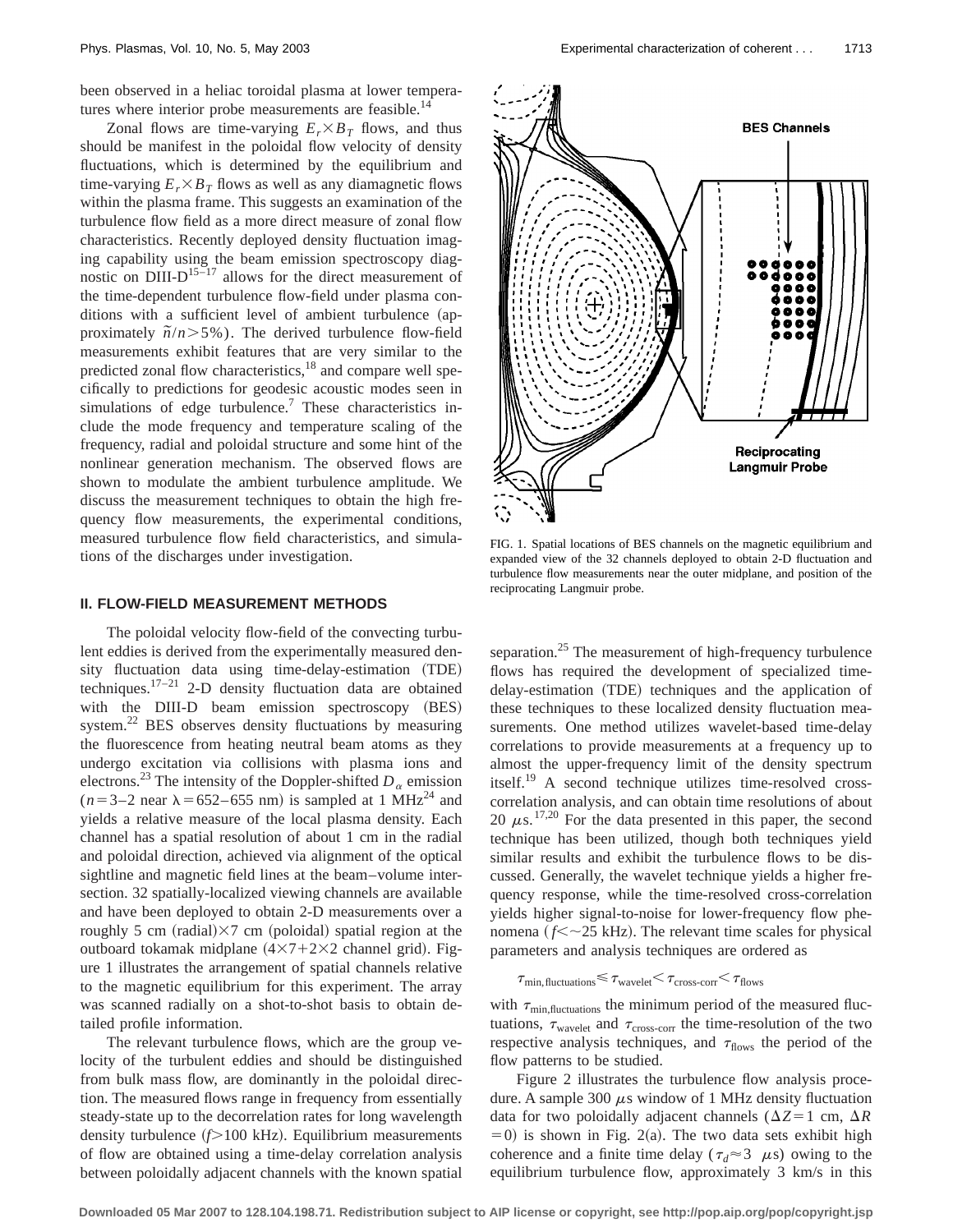

FIG. 2. (a) Sample density fluctuation measurements from two poloidally adjacent channels ( $\Delta Z = 1$  cm,  $\Delta R = 0$  cm) near  $r/a = 0.95$ ; (b) the measured time-delay between two channels shown in  $(a)$ ; and  $(c)$  the power spectrum of the derived poloidal velocity exhibiting coherent flow oscillation near 15.5 kHz.

case. The time-dependent time-delay is measured using a time-resolved time-lag cross-correlation between the two data sets. The time-delay at peak correlation within a 20  $\mu$ s window is determined, and the window is then convolved through the data to generate a time-series of time-delay data, an example of which is shown in Fig.  $2(b)$ . The velocity is simply derived as  $v_{\theta}(t) = \Delta Z / \tau_d(t)$ . An example of the ensemble-averaged power spectrum of the resulting velocity measurement is shown in Fig.  $2(c)$ . The peak near 15 kHz is evidence of a coherent poloidal oscillation, discussed in detail in the next section. The 2-D channel configuration shown in Fig. 1 then allows for a measure of  $v_{\theta}(t)$  over a 4 cm  $(radial) \times 6$  cm (poloidal) grid, providing a measure of  $v_{\theta}(r, Z, t)$  that is analyzed to determine the spatial structure of the observed flow patterns.

## **III. CHARACTERISTIC OF MEASURED TURBULENCE FLOWS**

A series of L-mode discharges on DIII-D were studied to investigate the existence of zonal flow features, as well as to measure their spatio-temporal characteristics and scaling properties. The plasmas were upper-single null discharges with nominal parameters of  $I_p = 1.2$  MA,  $B_T = -2.0$  T,  $n_{e0}$  $\approx$  3.3×10<sup>19</sup>m<sup>-3</sup>,  $T_{e0}$  $\approx$  2.7 keV,  $T_{i0}$  $\approx$  3.5 keV. The injected neutral beam power was varied from 2.5–7.5 MW to adjust plasma temperature. The density and flow fluctuation measurements discussed below were obtained from  $t=800-1300$  ms in the radial range  $0.85 \le r/a \le 1.0$ . Here, the ambient turbulence amplitude is relatively large  $(\tilde{n}/n \ge 5\%)$ , allowing for application of the TDE analysis techniques with reasonable signal-to-noise. The edge collisionality is of order unity, though it varies strongly with radius. A series of similar discharges were run to vary the plasma temperature and density to investigate scaling properties of the measured flow characteristics.

#### **A. Observation of a coherent poloidal flow oscillation**

Spectral analysis of the  $v_{\theta}(t)$  measurements was shown in Fig. 2(c). The  $v_{\theta}$  spectrum exhibits a coherent oscillation near 15 kHz superimposed on a broadband feature. The mode amplitude is approximately 10% of the equilibrium poloidal flow velocity of turbulence, which itself is typically comparable to the  $E_r \times B_T$  velocity. The coherent 15 kHz oscillation is not associated with any MHD activity, which was negligible in the early phase of these modest power L-mode discharges.

#### **B. Spatial phase relationship of coherent flow mode**

Figure  $3(a)$  shows the measured phase relationship of the approximately 15 kHz  $v_{\theta}$  oscillation across the observed spatial region. Poloidally, the  $v_{\theta}$  structure shows little or no measurable phase shift, suggesting a long-poloidal wavelength, low-*m* structure  $(k_{\theta} \approx 0)$ . The limited poloidal extent of the measurements and their respective uncertainty indicates that  $|m| < 2$  if a uniform poloidal perturbation is assumed. Radially, the flow structure exhibits a rapid phase shift, undergoing a full 180 deg change over about 3 cm. Figure  $3(b)$  shows the inferred 2-D flow field of the 15 kHz  $v_{\theta}$  oscillation at one point in time. This is obtained by calculating the ensemble-averaged time-delay cross-correlation of  $v_{\theta}$  near the mode frequency between a reference (central) channel and all others across the 2-D array. A 1 ms movie has similarly been obtained from a 100 ms time window of  $v_{\theta}$  measurements, which helps to visualize the radial shear and poloidal uniformity of this coherent flow oscillation.

This radially-sheared flow can in principle shear the turbulent eddies, given sufficient amplitude and sufficiently low frequency.<sup>5</sup> Estimates of the shearing rate have been derived from the measured amplitude and spatial structure. They are comparable to, though somewhat less than, the decorrelation rate of the turbulence, qualitatively indicating that the flow shear is of sufficient amplitude to mediate the turbulence amplitude.18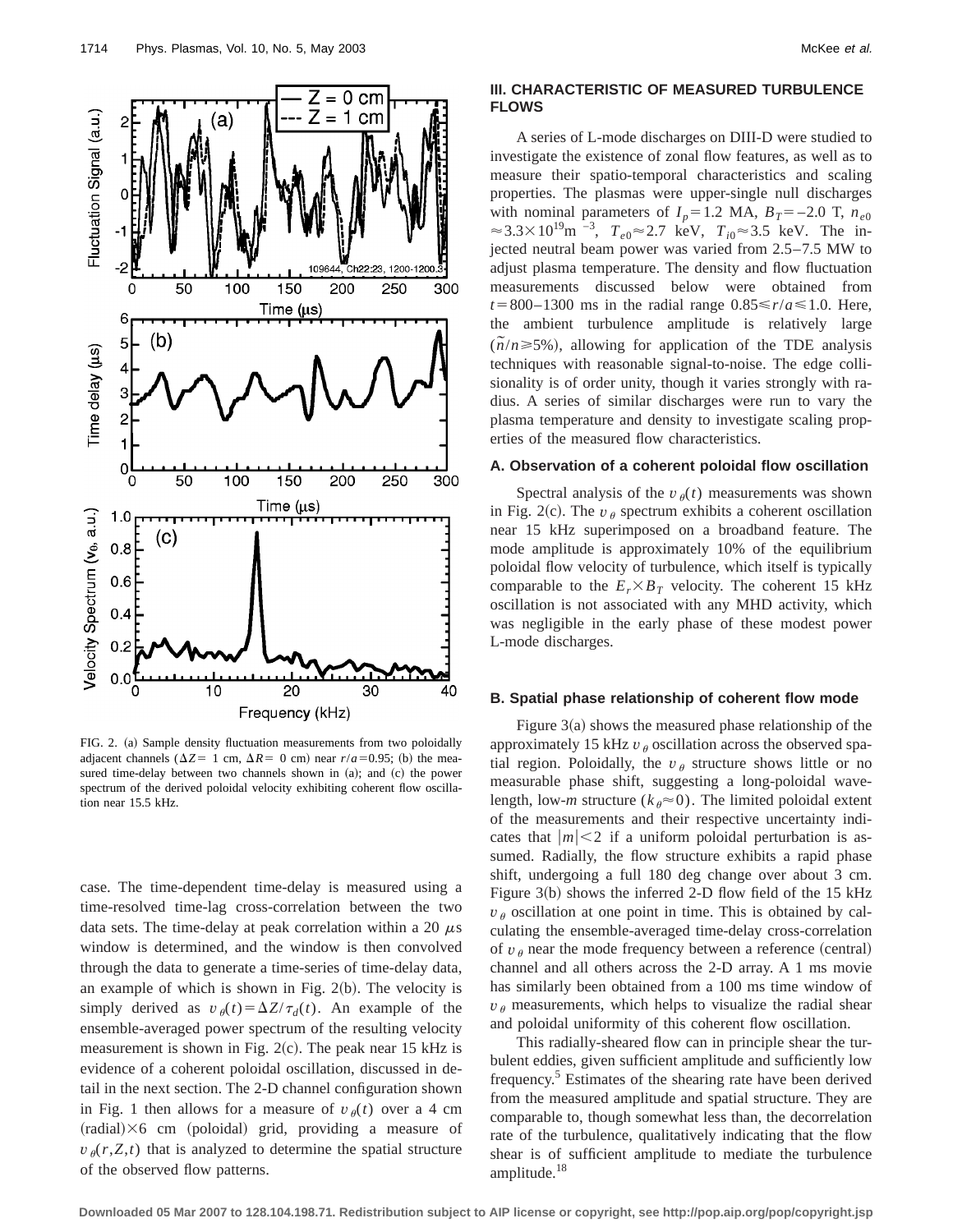

FIG. 3. (a) Radial and poloidal phase relationship of coherent  $v_{\theta}$  oscillation at 15.5 kHz relative to the measurement at the upper, inside corner of a 2-D array; little poloidal but significant radial phase shift observed; (b) sample snapshot of a 2-D flow field of 15.5 kHz  $v_{\theta}$  oscillation, inferred from ensemble-averaged 2-D cross-correlation.

#### **C. Temperature dependence of flow mode frequency**

The coherent  $v_{\theta}$  oscillation, the poloidally uniform structure, and radially oscillating nature show remarkable consistency with features predicted for geodesic acoustic modes (GAMs), a class of higher-frequency zonal flow observed in simulations of edge turbulence.<sup>7</sup> These simulations of turbulence in the edge to core transitional regime<sup> $\gamma$ </sup> predict that the frequency of GAMs depends on temperature. Specifically, GAM frequencies are predicted to scale with the sound speed as  $f_{\text{GAM}} \approx c_s / 2\pi R_{\text{major}}$ , with  $C_s$  $=\sqrt{(T_e+T_i)/M_1}$ . Calculating this frequency for these discharges yields  $f_{GAM}$ =13 kHz, very close to the observed



FIG. 4. (a) Two  $v_{\theta}$  power spectra near  $r/a = 0.95$  in plasmas with different temperatures, and (b) the coherent mode frequency vs local temperature  $(T_e+T_i)$ , and a comparison to calculated GAM frequency.

frequency. To test this prediction further, and examine whether the observed poloidal flow oscillations are GAMs, the temperature scaling of the  $v_{\theta}$  oscillation frequency was determined. Figure  $4(a)$  shows the poloidal velocity spectra from two discharges, measured at the same spatial location and discharge time, but with different local temperatures, demonstrating a monotonic dependence of mode frequency on temperature. Figure  $4(b)$  shows the mode frequency versus electron plus ion temperature at several plasma conditions, along with the calculated GAM frequency. The magnitude and monotonic dependence of frequency on temperature is a further indication that the observed oscillation is a geodesic acoustic mode. Note that the GAM frequency above is approximate; the frequency observed in simulations is corrected by terms of order unity arising from plasma shape,  $T_e/T_i$  ratio, aspect ratio and poloidal rotation.<sup>7</sup>

# **D. Modulation of fluctuation amplitude by coherent flow**

Zonal flows generally are predicted to regulate the amplitude of turbulence (and resulting transport) in the fully saturated state. The poloidal flow shear $26-28$  from the GAMs observed here is in principle of sufficient amplitude to affect the turbulence. The effective shearing rate<sup>29,30</sup> of the turbulence is estimated as  $\omega_s \approx dv_\theta / dr$  with  $v_\theta$  referring to the poloidal velocity of the turbulent eddies that results from the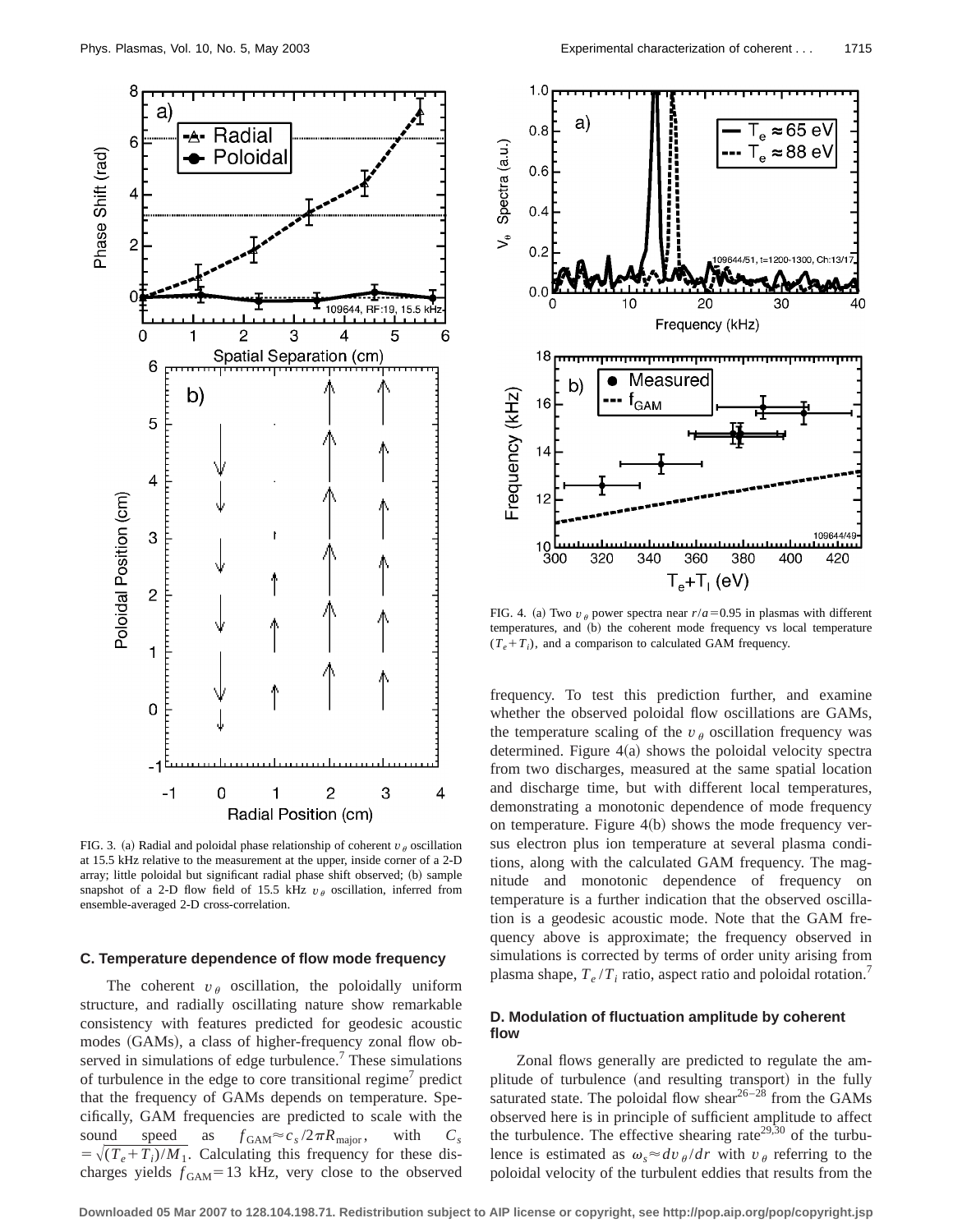



FIG. 5. Power spectrum of the amplitude modulation envelope of higher frequency density fluctuations  $(100 < f < 200$  kHz), showing turbulence modulation at GAM oscillation frequency.

GAM oscillation. The GAM velocity amplitude is measured to be approximately 10% of the equilibrium poloidal flow velocity, which is itself about 3–5 km/s for these discharges. The radial wavenumber of the flow oscillation is about 1 cm<sup>-1</sup>, so the shearing rate can be estimated as  $\omega_s$  $\approx dv_{\theta}/dr \approx 2(500 \text{ m/s})/3 \text{ cm} = 0.3 \times 10^5 \text{s}^{-1}$ . The measured nonlinear decorrelation rate of the turbulence is  $1/\tau_c$  $\approx$  1  $\times$  10<sup>5</sup> s<sup>-1</sup>, thus somewhat higher, but comparable to the GAM shearing rate. Since the shear and decorrelation rates are comparable, though  $\omega_s < 1/\tau_c$ , it is reasonable to expect that shear in the flow oscillation can affect the ambient state of the turbulence.<sup>5</sup> Indeed it would be odd if  $\omega_{s} > 1/\tau_c$  since the shear would then appear to be sufficiently large to reduce or suppress the turbulence, which clearly is not the case in this spatial region of these discharges.

The amplitude of the broadband density fluctuations is modulated at the GAM frequency. Figure 5 shows the power spectrum of the modulation envelope of the higher frequency fluctuations. Here, the locally measured density fluctuations from BES are frequency-filtered to select the broadband fluctuations in the range 100 kHz $\leq f \leq 200$  kHz. This frequency range is chosen to be sufficiently above the GAM frequency and within the turbulent spectrum, which extends up to about 250 kHz. For these fluctuations, the GAM can be considered a nearly steady state flow shear. The amplitude envelope is then calculated using the Hilbert transform, with Fig. 5 then showing the Fourier power spectrum of the envelope of the frequency-filtered data. A clear peak is observed near the GAM frequency of 15 kHz. A background equal to the power spectrum of the envelope of purely Gaussian (random) fluctuations in the same frequency range and with the same total fluctuation power has been subtracted to obtain the displayed spectrum. The peak near the GAM frequency  $(14-16 \text{ kHz})$  illustrates that the amplitude of higher frequency fluctuations is being modulated by the GAM poloidal flow oscillation. For lower frequency fluctuations, the modulation is less apparent. This is consistent with the notion that a time-varying poloidal flow shear will have more effect on modes of higher frequency than the oscillation itself.<sup>5</sup> The amplitude of the fluctuation modulation is estimated to be about 10% of the time-averaged fluctuation amplitude, demonstrating that the GAM has a measurable effect on the ambient turbulence amplitude. The data here are integrated from 800–1300 ms of the discharge, over which time the GAM frequency increases, resulting in the broadening of the modulation frequency seen in Fig. 5. This effect is consistent with a description of the interaction between zonal flows and turbulence whereby energy is exchanged between zonal flow kinetic energy and fluctuation energy in a system that conserves total energy.<sup>31</sup> Here, the zonal flow  $(GAM)$ kinetic energy is oscillating coherently, as is the total fluctuation energy, qualitatively suggesting that such an energy exchange is taking place.

# **E. Nonlinear coupling of density fluctuations to flow mode**

Zonal flows, including GAMs, are predicted to be selfgenerated by the turbulence itself. One mechanism by which this occurs is the radial gradient in the Reynolds stress.<sup>32,33,11,12</sup> The Reynolds stress  $\langle \tilde{v}, \tilde{v}, \tilde{v} \rangle$  can couple energy nonlinearly from higher wavenumber fluctuations to low  $(k_{\theta} \approx 0)$  poloidal wavenumber zonal flows. One method to experimentally measure the degree of nonlinear coupling, in lieu of a direct measurement of the Reynolds stress itself, $^{13}$  is to examine the bicoherence between high frequency density fluctuations and the electrostatic potential or velocity fluctuation.<sup>10,11</sup> Figure 6 shows the bicoherence measured between the coherent poloidal turbulence flow and the higher frequency density fluctuations. A broad peak is observed in the 5–25 kHz range, qualitatively indicating some degree of phase coherence between the density fluctuations in this frequency range and the turbulence flow at the sum and difference frequencies. While it does not demonstrate that the observed flow is driven solely by the Reynolds stress, it does indicate that this is a plausible mechanism contributing to the generation of the observed geodesic acoustic modes.

## **F. Density perturbation associated with GAM flow oscillation**

A small but measurable density fluctuation is also observed to be correlated with the poloidal flow oscillation itself. The total density fluctuation spectra measured near  $r/a = 0.90$  and  $r/a = 0.98$  with BES are shown in Figs. 7(a) and  $7(b)$ , respectively. The density fluctuation at the 15 kHz GAM frequency is quite apparent at  $r/a = 0.90$ , but has either disappeared or is too small to observe at  $r/a = 0.98$ . The observed density fluctuations at the GAM frequency at *r*/*a*  $= 0.90$  have a relatively small amplitude of  $\tilde{n}/n \approx 0.25\%$ . Note that this feature has no direct relationship to the amplitude modulation shown in Fig. 5, which shows the modulation of higher frequency fluctuations.

The density fluctuation exhibits a finite phase shift in the poloidal direction (as well as in the radial direction), in contrast to the turbulence poloidal flow oscillation, which exhibits essentially zero poloidal phase shift. The poloidal phase relation is shown in Fig.  $7(c)$ . The GAM density fluctuation is estimated to have  $m \approx 10$ , assuming a uniform poloidal perturbation and extrapolating the measured phase shift (over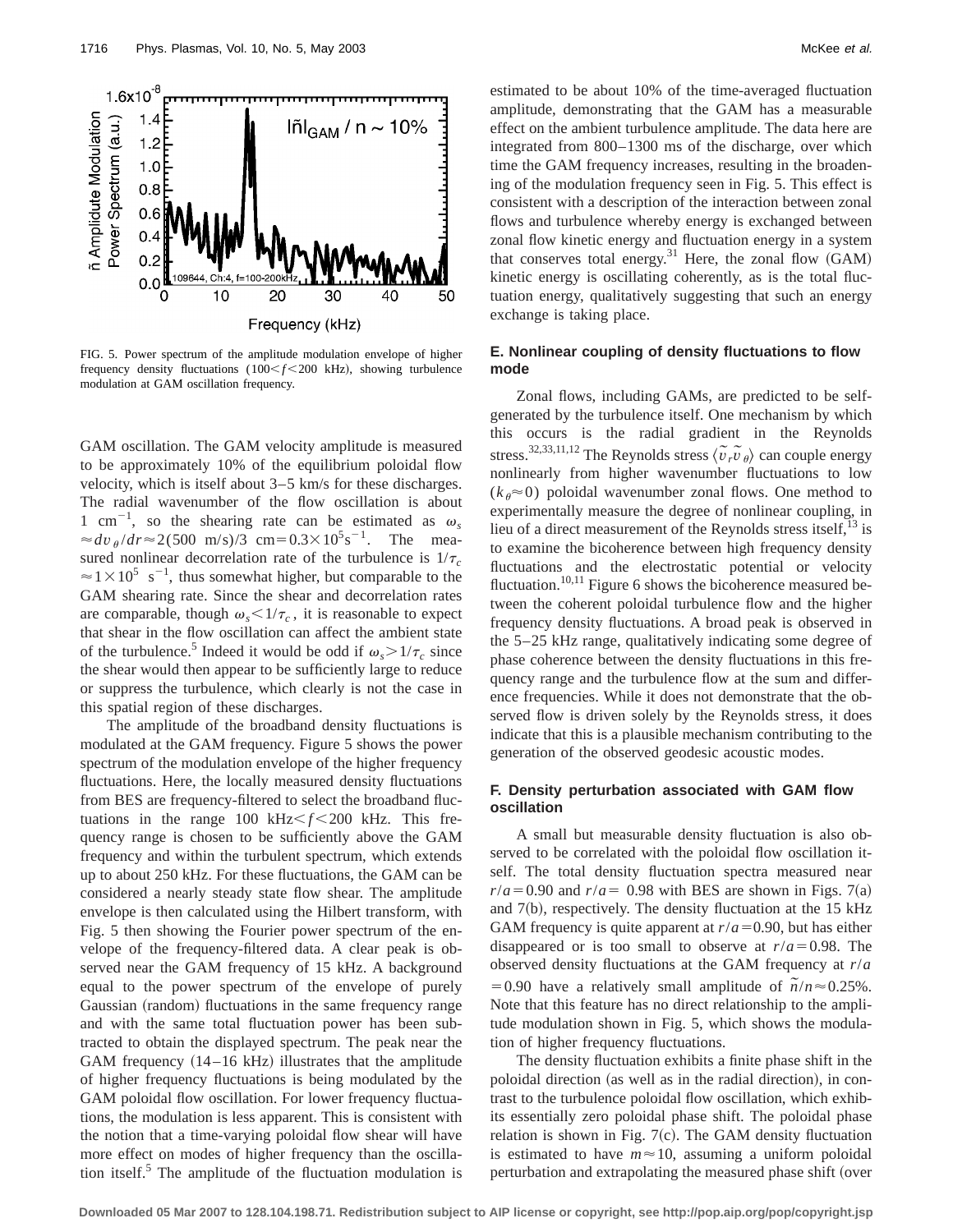

FIG. 6. Bicoherence spectrum between density fluctuations and derived velocity fluctuations,  $\hat{b}^2 = |\langle n_{f_1} n_{f_2} v_{\theta} \rangle| / (\langle n_{f_1} n_{f_2} \rangle) \sqrt{\langle v_{\theta} v_{\theta}^* \rangle}).$ 

6 cm! around the poloidal extent of the tokamak plasma. This GAM density perturbation is observed to propagate in the electron diamagnetic direction, as seen in the lab frame, in contrast to the broadband density fluctuations, which propagate in the ion diamagnetic direction (again as seen in the lab frame). The large  $E \times B$  rotation is also in the ion diamagnetic direction and dominates poloidal flow, so it cannot be determined outside the measurement uncertainty if the broadband fluctuations are convecting in the ion or electron direction in the plasma frame  $(E \times B=0)$ . The GAM perturbation thus clearly propagates in the electron diamagnetic direction in the plasma frame.

GAMs are predicted to result from a coupling of an  $m=1$ ,  $n=0$  pressure perturbation to the toroidal magnetic geometry. The poloidal mode number, *m*, from the measured density fluctuation, if we assume it is indicative of the pressure perturbation, is significantly higher than this theoretically expected value. This might arise due to nonlinear coupling of the fundamental pressure oscillation to higher *m* modes, but should be reconciled with relevant theory.

### **G. Langmuir probe measurements of potential and <sup>I</sup> sat fluctuations**

These zonal flow features have been observed in the flow-field of the density fluctuations and are believed to be associated with the oscillating potential and corresponding  $E_r \times B_T$  fluctuations of the GAM. To investigate this, potential fluctuations were measured directly with the reciprocating Langmuir probe<sup>34</sup> just inside the last closed flux surface. In a relatively low power discharge ( $P_{\text{ini}}=2.5$  MW), the probe was inserted to approximately  $r/a = 0.98$ , though equilibrium reconstruction uncertainties prevented a precise location determination.

The probe independently measured both the floating potential and  $I_{\text{sat}}$  ( $I_{\text{sat}} \propto n_e \sqrt{T_e}$ ) fluctuations. The spectra for each are shown in Figs.  $8(a)$  and  $8(b)$ . The floating potential [Fig. 8(a)] shows a coherent potential fluctuation near  $12.5$ kHz at  $t=1500$  ms, slightly later in the discharge than when the BES flow measurements were obtained. Figure  $8(b)$  in-



FIG. 7. (a) Density fluctuations near  $r/a \approx 0.90$  associated with the GAM poloidal velocity oscillation, showing measurable density or pressure perturbation, and (b) density fluctuation spectrum near  $r/a \approx 0.98$  showing no apparent fluctuation; (c) poloidal phase shift of density perturbation at  $r/a$  $\approx$  0.9 showing a finite *m* number (*m* $\sim$  10).

dicates that there are little or no density  $(I<sub>sat</sub>)$  fluctuations at the same frequency. This is consistent with the expectation that the GAM oscillation is a potential fluctuation with little or no associated density perturbation. Recall that the BES measurements showed no detectable density fluctuation at the GAM frequency near the separatrix [Fig. 7(b)], while a modest fluctuation was observed deeper in the plasma. The density and potential fluctuation seen at 6.5 kHz appear to not be associated with the GAM. The probe measurements thus indicate a localized floating potential fluctuation at the GAM frequency. It is thus reasonable to expect an associated radial electric field and resulting  $E_r \times B_T$  oscillation of the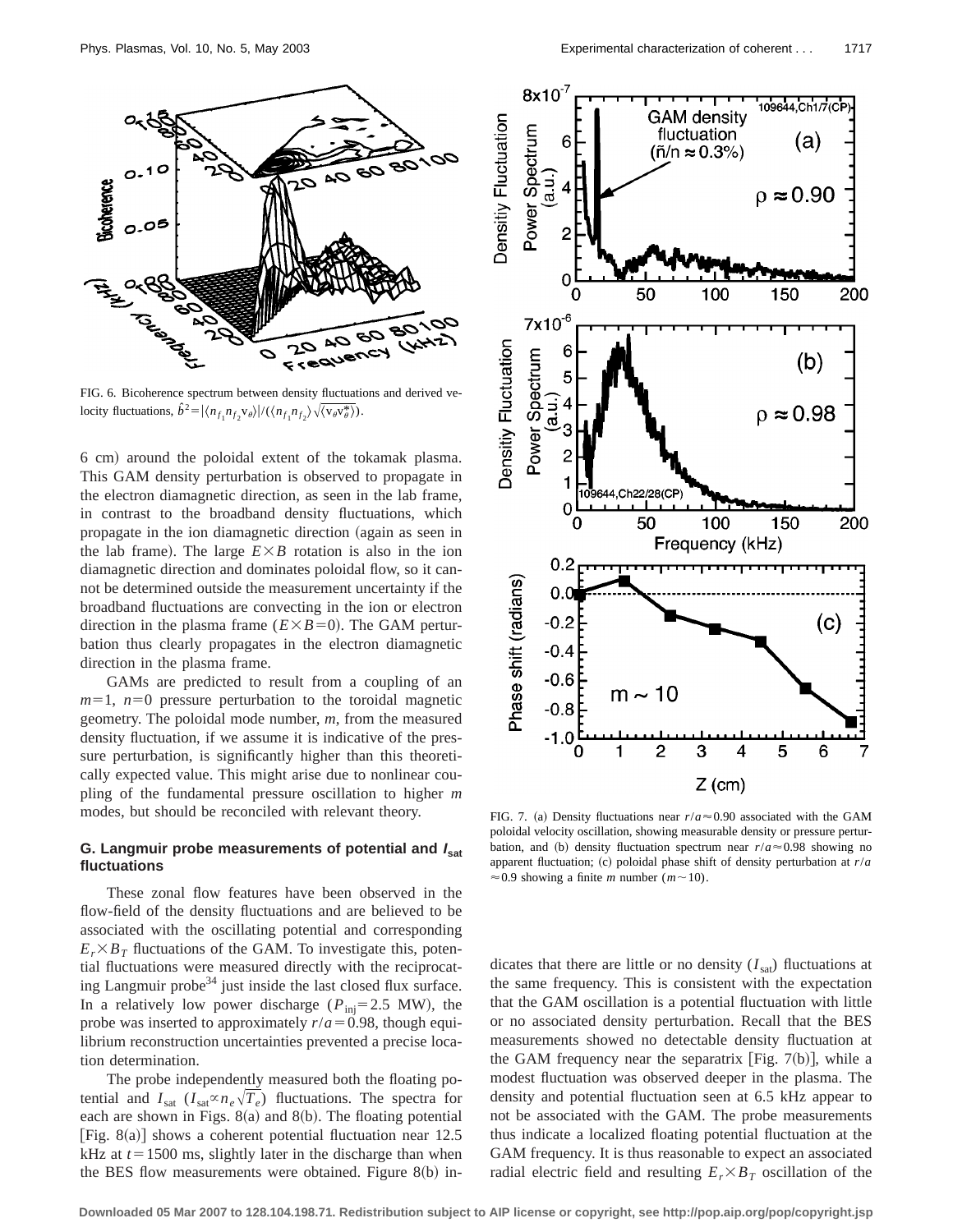

FIG. 8. (a) Measured electrostatic floating potential power spectrum, and (b) measured  $I<sub>sat</sub>$  power spectrum from a reciprocating Langmuir probe inside the last closed flux surface at  $t=1500$  ms; measurable potential, but little or no density  $(I_{sat})$  fluctuation near  $v_{\theta}$  mode frequency at 12.5 kHz.

turbulence flow at this frequency, consistent with the BES flow measurements. Note that electron temperature fluctuations were also measured.<sup>35</sup> The plasma potential fluctuations (not shown) were calculated using the measured floating potential and  $T_e$  fluctuations and clearly show the 12.5 kHz fluctuation.

# **IV. SIMULATIONS AND COMPARISON WITH MEASUREMENTS**

Simulations of turbulence in the outer and edge regions of the confined plasma exhibit zonal flow characteristics that are qualitatively and quantitatively similar to the turbulence flows shown here. 3-D Braginskii simulations of the edge to core transition region<sup>7</sup> indicate that zonal flows regulate the turbulence in this region through time-varying  $E \times B$  flows. These zonal flows are specifically identified as geodesic acoustic modes (GAM), driven by a Reynolds stress and/or Stringer–Winsor mechanism, that result from  $m=1$ ,  $n=0$ pressure perturbations in the toroidal geometry. These GAMs have zonal flow features of poloidal and toroidal symmetry  $(m=n=0)$ , radial localization, and are temporally and radially coherent. These features are very similar to the previously discussed experimental results. The experimentally measured frequencies were shown to have similar magnitude and temperature scaling to the predicted GAM frequencies (Fig. 4). The poloidal structure is shown to have little phase shift which is consistent with a very low-*m*, possibly  $m=0$ ,



FIG. 9. A comparison of a GAM  $E \times B$  oscillation observed in a BOUT simulation of experimental discharge (109644) and a comparison with measured turbulence poloidal velocity spectrum [Fig.  $2(c)$ ].

structure. The toroidal structure cannot be determined since the measurements are available at one toroidal angle.

BOUT simulations<sup>36</sup> have been performed for these discharges using the experimentally measured plasma profiles and equilibrium reconstruction. A GAM oscillation is observed at nearly the same frequency as the measured value, as shown in Fig. 9. Here the potential oscillation spectrum is shown rather than the density flow oscillation that is measured with BES. The simulation was run for the equivalent of about 240  $\mu$ s of discharge time (due to computational limitations) which is just over three periods of the 15 kHz oscillation, thus leading to the apparent frequency broadening of the simulation spectrum. This comparison is between the measured and simulation frequency but does not compare amplitude, which was difficult due to the short time window of the simulation. Nevertheless, the close quantitative agreement between the experimentally observed and simulated frequency of the feature suggests that the same phenomenon, which has many characteristics of a geodesic acoustic mode, is being observed.

# **V. SUMMARY**

A coherent oscillation in the poloidal flow of density fluctuations that shows remarkable similarity to predicted characteristics of geodesic acoustic modes, a class of higher frequency zonal flows, has been observed using BES on DIII-D. The measurements were obtained by applying timedelay-estimation analysis to spatially-resolved density fluctuation measurements obtained with BES. These analysis techniques allow tracking of the turbulent eddy flow-field and resulting measurement of  $v_{\theta}(R, Z, t)$  of the turbulence. Two methods of analyzing the data, one based on wavelets and one based on time-resolved cross-correlation, reveal similar features in the resulting flow field.

**Downloaded 05 Mar 2007 to 128.104.198.71. Redistribution subject to AIP license or copyright, see http://pop.aip.org/pop/copyright.jsp**